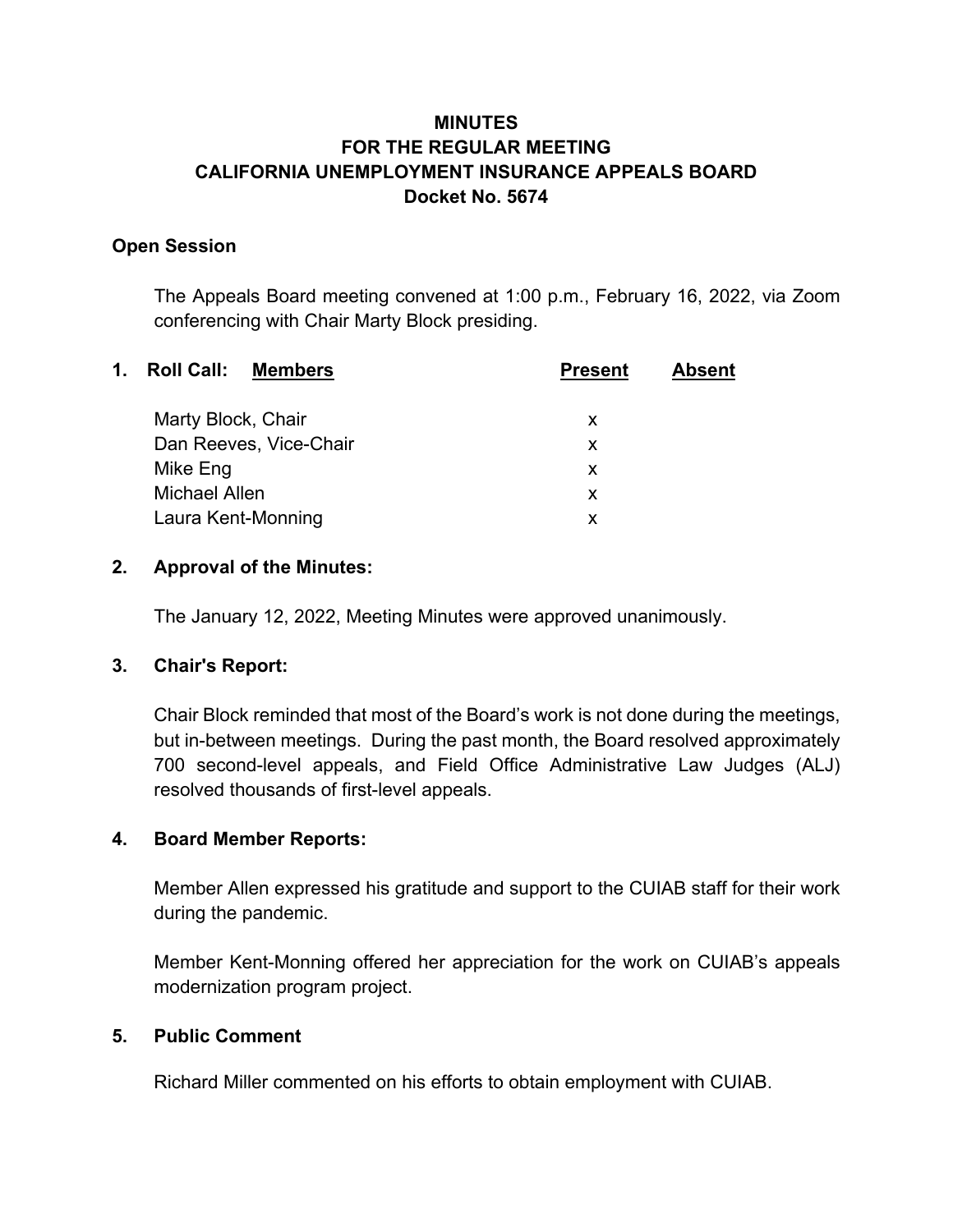#### **6. Chief ALJ/Executive Director Report:**

The executive staff at CUIAB continues to meet monthly with EDD to evaluate workload trends.

In January, the field offices issued nearly 23,000 decisions. CUIAB closed 8.1% of cases within 30 days and 10.9% of cases within 45 days. CUIAB continues to prioritize resolving the oldest cases and the average case age is approximately 101 days, compared to a national average case age of 155 days.

Since the Board's last meeting, there have been five brief office closures due to COVID. The offices were cleaned and re-opened with minimal operational disruption.

As of February 16, the statewide indoor mask mandate has been lifted for vaccinated employees. Santa Clara and Los Angeles counties continue to require masks regardless of vaccination status; CUIAB continues to abide by local mandates. The State's weekly testing requirements for unvaccinated state employees are ongoing. Executive Director Cutri thanked Chief Silva and the Administrative Services team for their work in implementing COVID-related mandates.

CUIAB continues to recruit ALJs and support staff. The next cohort of ALJs will begin March 18, 2022, and will be trained by PALJ Bach.

In December, Appellate Operations identified cases with audio recording deficiencies. IT investigated and remedied the issue to minimize further impact. Cases identified as impacted are expedited for additional hearing after remand and the number of cases requiring an additional hearing continues to decrease.

There were no security incidents to report for January.

Executive Director Cutri expressed his condolences to the family of Inland Office of Appeals Legal Support Supervisor, Nancy Chavez.

Vice-Chair Reeves thanked Executive Director Cutri for his assistance with the audio recording deficiency.

Member Eng inquired about the number of positive cases within CUIAB during January 2022, and about the number of claimants who have not responded to the notice of re-hearing in cases that identified with an audio recording deficiency.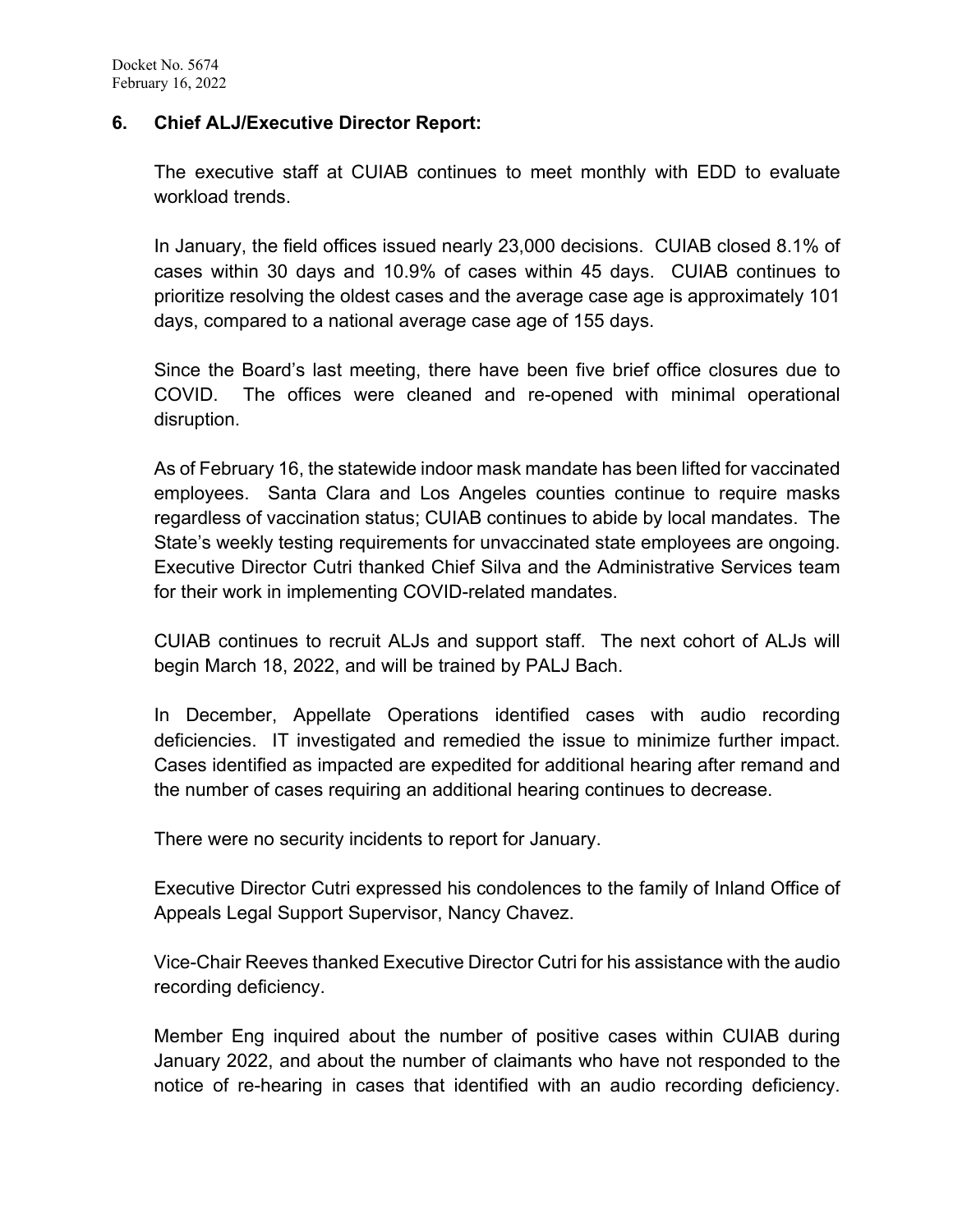Director Cutri advised that the field offices are aware to prioritize this issue and to contact claimants who have not responded to these notices. Director Cutri will provide information on the number of claimants who have not responded to rehearing notices.

Member Allen inquired about the current anticipated appeals workload based on CUIAB's meetings with EDD. Executive Director Cutri advised that while appeals remain at elevated levels in comparison to pre-pandemic workload, these levels have decreased significantly from their peak.

Member Kent-Monning thanked Executive Director Cutri for his ongoing work.

# **7. Presiding ALJ of Appellate Operations, Jodi Remke Report:**

Presiding Administrative Law Judge for Appellate Operations, Jodi Remke, reported that during January, AO resolved 90.9% of its cases within 45 days and 99.4% within 75 days. PJ Remke provided an overview of average national appellate operations performance regarding timeliness measures.

Chair Block congratulated and thanked the Board Members for their achievements in timely issuing decisions.

Vice-Chair Reeves thanked PJ Remke for her overview of average national performance and his colleagues for their work.

Member Eng inquired whether EDD has a policy to monitor CUIABs decisions that contain language regarding the potential availability of Pandemic Unemployment Assistance benefits and asked whether statistics are available regarding the number of claimants EDD has contacted in circumstances in which CUIAB's decision has advised of the potential eligibility for PUA benefits. Director Cutri advised that EDD's protocol is to review CUIAB's decisions in order to properly implement their holdings and stated that he will attempt to determine whether there is information available regarding the number of claimants EDD has contacted regarding the issue of potential eligibility for PUA benefits.

Member Allen thanked PJ Remke and the AO ALJs for their work, and the Board Members for their attention to detail in adjudicating cases.

Member Kent-Monning thanked PJ Remke for her work and report regarding national timeliness performance.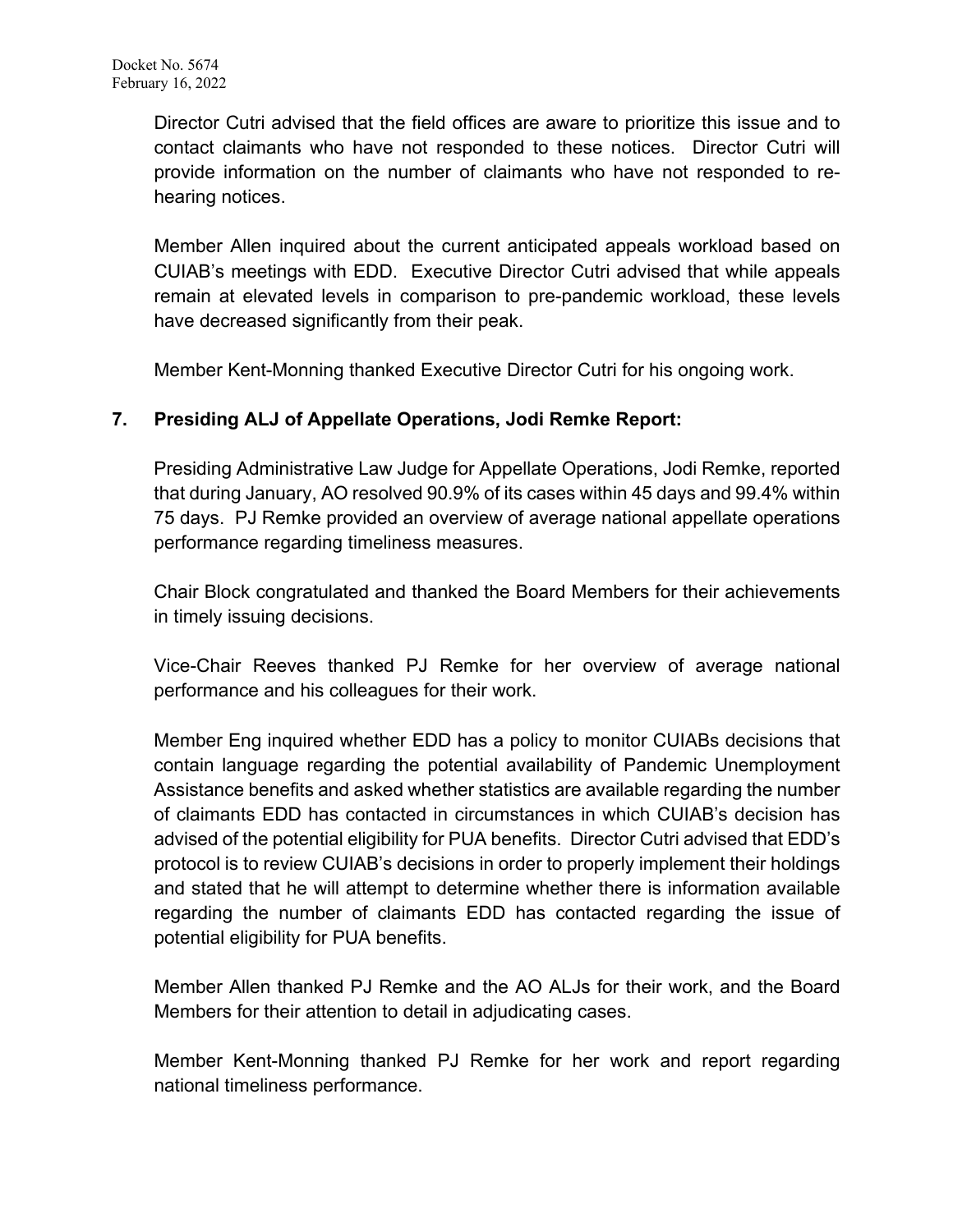Chair Block thanked PJ Bach for her ongoing training work.

## **8. Chief Information Officer, Jeff Willoughby Report:**

Information Security Officer, Sonja Teamer, provided the report on behalf of Chief Information Officer, Jeff Willoughby. CUIAB is completing Sprint 11 of the 13 planned sprints for the appeals modernization project and will begin entering the user acceptance testing. In parallel, CUIAB is developing and preparing training materials for the project. IT is continuing work to enhance and make more robust the field office's network capacities.

Member Eng inquired about the timing of training for Board members on the appeals modernization project. ISO Teamer advised that Board Members will receive training but the date has not yet been set.

Member Allen inquired about the roll-out of the two-factor authentication process. ISO Teamer advised that this was implemented without significant problems.

Member Kent-Monning thanked Rick Freeman for his assistance setting up the twofactor authentication requirements.

#### **9. Chief Administrative Services, Robert Silva Report:**

On January 27, Administrative Services released the Personnel and Operating Expenses Budget Call Letters for State Fiscal Year 2022-2023. The budget requests will be consolidated and reviewed by the Executive Director.

Chief Silva provided an update on personnel hiring. There are 13 support staff positions pending hire and several 12-month limited-term positions are being extended or converted to permanent positions.

Since the last Board meeting, the incidence of positive COVID cases has slightly increased. With each office closure due to COVID, administrative services was able to obtain same-day office cleaning.

Chief Silva provided an overview of the Supplemental Paid Sick Leave bill, which becomes effective February 19, 2022.

Member Eng inquired about the total amount of positive COVID-19 cases at CUIAB.